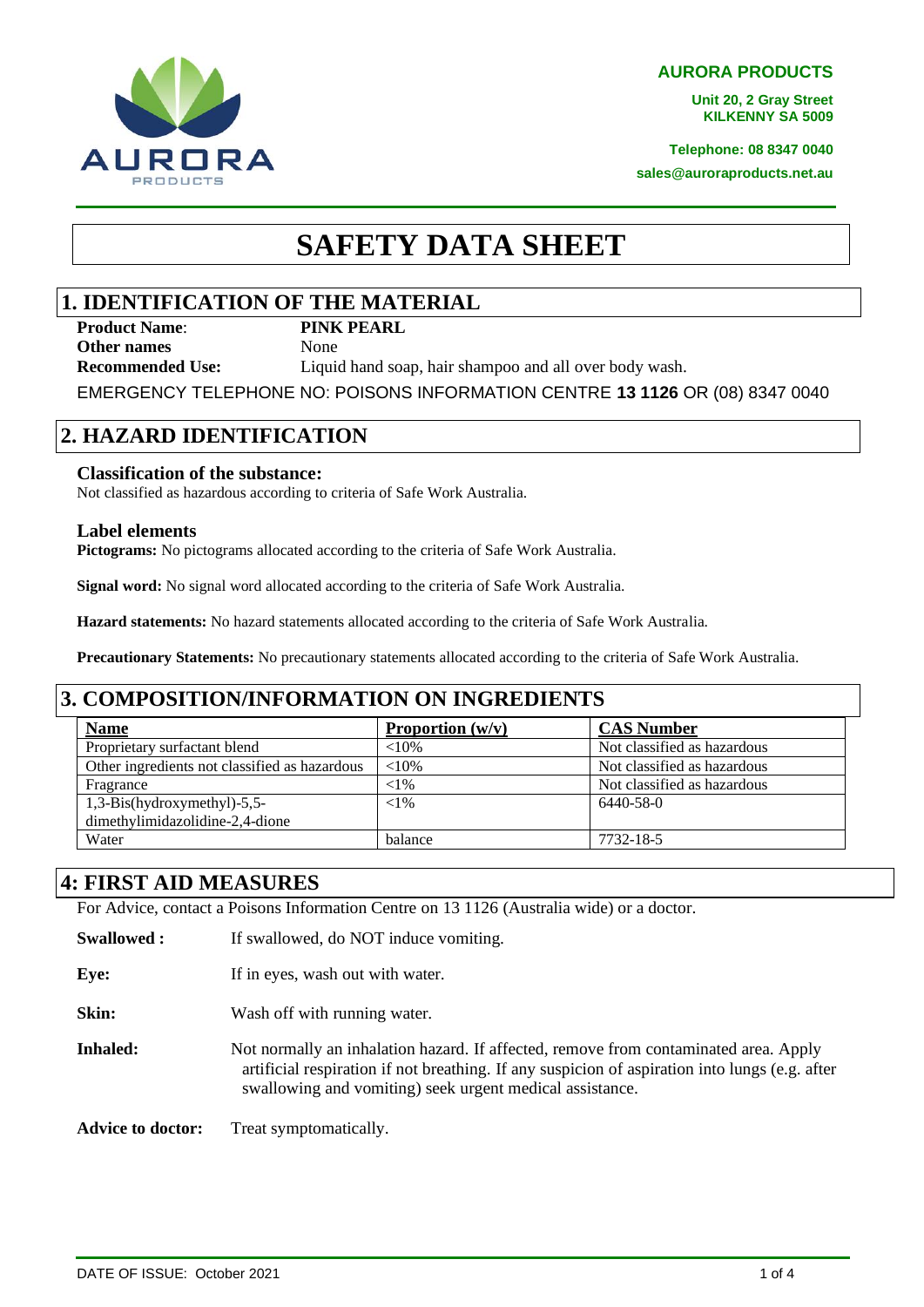# **5: FIRE FIGHTING MEASURES**

Non-flammable

| <b>Specific Hazards:</b>                      | No specific hazards known. If strongly heated in a fire,              |  |
|-----------------------------------------------|-----------------------------------------------------------------------|--|
|                                               | decomposition products may include oxides of carbon.                  |  |
| <b>Extinguishing Media:</b>                   | Water spray. (Non-flammable.)                                         |  |
| <b>Unsuitable Extinguishing Media:</b>        | None known or expected.                                               |  |
| <b>Protective Equipment for Firefighters:</b> | Wear full protective clothing and self-contained breathing apparatus. |  |
| <b>Additional Advice:</b>                     |                                                                       |  |
| <b>Hazchem Code</b>                           | No Hazchem code is set for this product under ADG code.               |  |

### **6: ACCIDENTAL RELEASE MEASURES**

#### **Observe all relevant local, federal and international regulations.**

**Protective measures:** Spills are slippery. Clean up all spills promptly. For guidance on selection of personal protective equipment see Chapter 8 of this Material Safety Data Sheet. For guidance on disposal of spilled material see Chapter 13 of this Material Safety Data Sheet. Shut off all leaks if this is possible without personal risk. Contain to prevent environmental contamination. Prevent from spreading or entering drains, ditches or rivers using sand, earth or other inert barriers.

**Spills**: For small liquid spills (< 1 drum), mop up all possible material and place in a sealable container for disposal. Rinse off remainder with water. Dispose in accordance with Federal, State and Local regulations. For large spills (> 1 drum), transfer by mechanical means, such as vacuum truck, to a salvage tank for recovery or safe disposal. .Rinse off remaining residue with water. Dispose in accordance with Federal, State and Local regulations.

### **7: HANDLING AND STORAGE**

**Precautions:** No specific precautions required.

**Storage:** Store, tightly sealed, away from foodstuffs. Ensure containers are correctly labelled, protected from potential damage and properly sealed when not in use.

### **8: EXPOSURE CONTROLS/PERSONAL PROTECTION**

**Exposure limits:** No exposure limits available for this product or its ingredients.

#### **Recommended Minimum Personal Protective Equipment:**

**EYE PROTECTION:** Not required under normal use conditions or foreseeable mis-use. **GLOVE TYPE:** Not required under normal use conditions or foreseeable mis-use. **RESPIRATOR:** Not required under normal use conditions or foreseeable mis-use. **OTHER:** Not required under normal use conditions or foreseeable mis-use.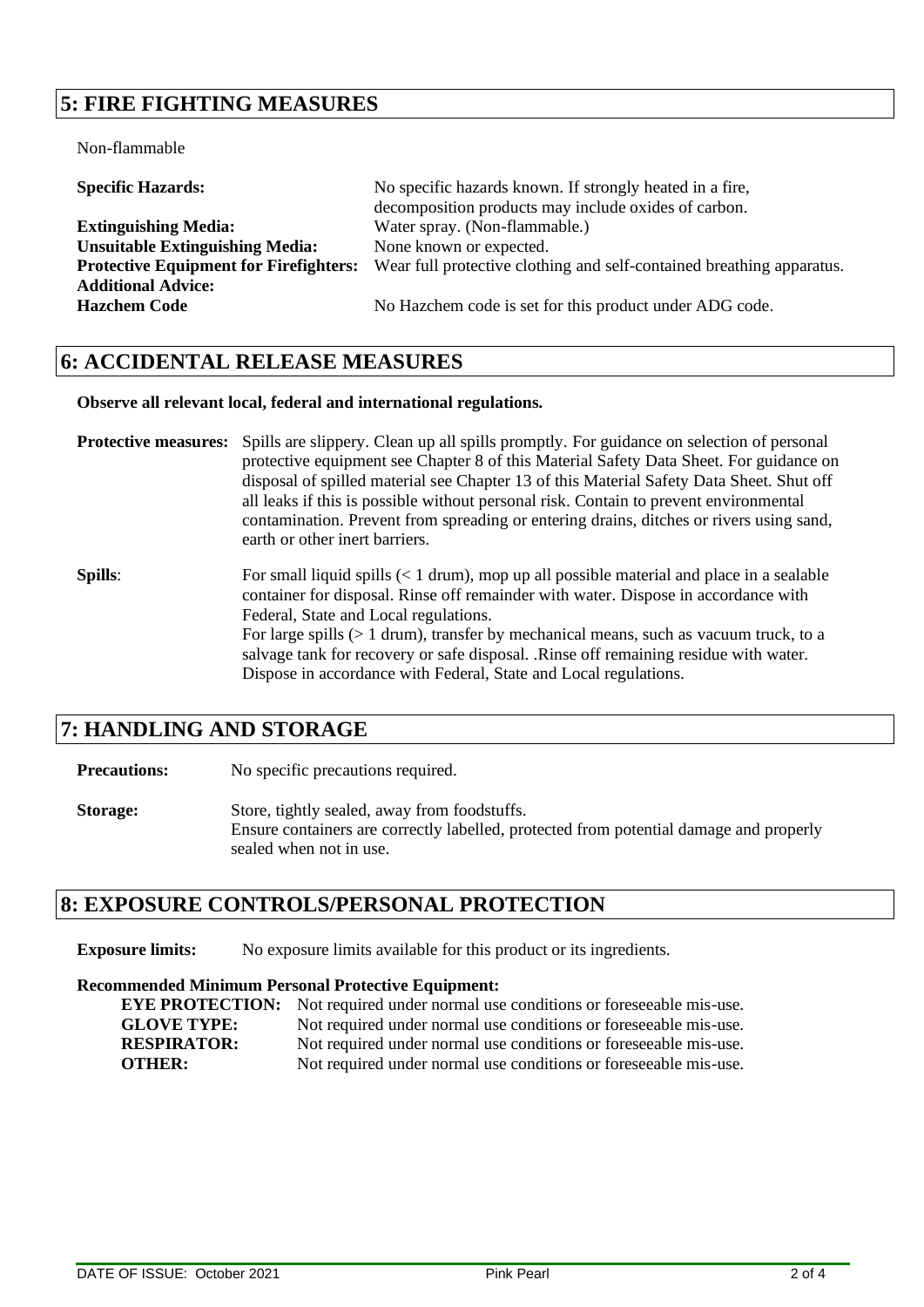# **9: PHYSICAL AND CHEMICAL PROPERTIES**

| <b>Appearance</b>       | Pink, viscous liquid with lavender fragrance. |
|-------------------------|-----------------------------------------------|
| <b>Boiling Point</b>    | $100^{\circ}$ C                               |
| <b>Vapour Pressure</b>  | not determined                                |
| <b>Specific Gravity</b> | $1.00$ g/cm <sup>3</sup>                      |
| <b>Flash Point</b>      | none (non-flammable)                          |
| Solubility in water     | Miscible in all proportions                   |
| pН                      | 6.5 $(\pm 0.5)$ neat                          |
|                         |                                               |

# **10: STABILITY AND REACTIVITY**

| <b>Chemical Stability:</b><br><b>Conditions to Avoid:</b> | Stable under ambient storage conditions.<br>Avoid storing at temperatures below 2 °C.        |
|-----------------------------------------------------------|----------------------------------------------------------------------------------------------|
| <b>Material to Avoid:</b>                                 | None known.                                                                                  |
| Decomposition:                                            | If heated to decomposition, e.g. in a fire, oxides of carbon and nitrogen may be<br>evolved. |
| <b>Hazardous Reactions:</b>                               | No hazard reactions known or expected.                                                       |

# **11: TOXICOLOGICAL INFORMATION**

### **Possible Health Effects:**

#### **Acute:**

| Swallowed: | May be irritant. Ingestion of large quantities may induce gastrointestinal irritation.<br>Aspiration during swallowing, or vomiting may severely affect lungs.                                                 |
|------------|----------------------------------------------------------------------------------------------------------------------------------------------------------------------------------------------------------------|
| Eye:       | May be mildly irritant.                                                                                                                                                                                        |
| Skin:      | Not normally irritant. However individuals with sensitive skin may find that extended<br>use of this product may result in drying and possible dermal effects. If affected,<br>discontinue use.                |
| Inhaled:   | Not normally an inhalation hazard. However, if aspirated into lungs, e.g. after<br>swallowing and vomiting, serious chemically induced pneumonitis may occur (this is an<br>effect common to all surfactants). |

### **Toxicity Data:**

No data exists for this product or its ingredients.

# **12: ECOLOGICAL INFORMATION**

| <b>Environment:</b>               | Avoid release to the environment. Refer to Chapter 6 of this Material Safety<br>Data Sheet.             |
|-----------------------------------|---------------------------------------------------------------------------------------------------------|
| <b>Ecotoxicity:</b>               | Considered to have a low impact on the environment under normal use<br>conditions.                      |
| <b>Persistence/Degradability:</b> | This product contains surfactants that are readily biodegradable according to<br>standard test methods. |